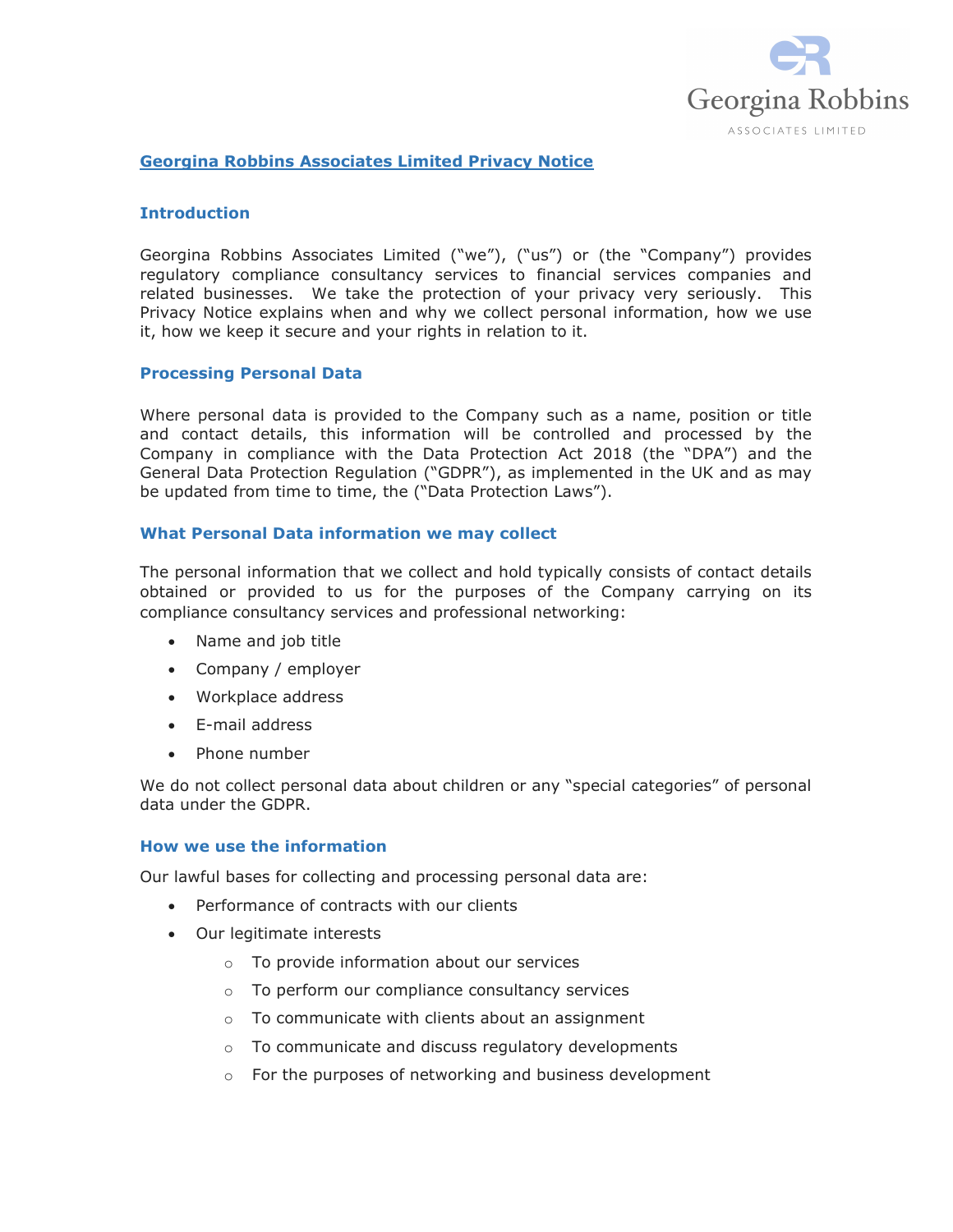

 To comply with our legal and regulatory obligations including record-retention and reporting

The Company is the data controller of personal data that it collects and processes.

Where a client may provide the Company with certain personal data to process on behalf of the client, the client is the data controller and the Company is the data processor.

The Company does not conduct profiling or marketing campaigns by email or other written or electronic media.

# Disclosure of your information

We may disclose or transfer personal data to third parties:

- Where necessary to carry out our obligations arising from any contracts or service agreements between you and the Company;
- Where we believe it is necessary or consistent with our legitimate interests in operating our business, including to third-party service providers such as our professional advisors (lawyers, accountants and consultants), IT, telecoms suppliers and insurers;
- If we are under a duty to disclose or share your personal data in order to comply with any legal obligation; or
- To protect our rights, property or safety of that of our clients or any third party we interact with.

# The Company complies with its obligations under the DPA and GDPR by

- Keeping personal data up to date
- Storing and destroying it securely
- Not collecting excessive or unnecessary amounts of data
- Protecting personal data from loss, misuse, unauthorised access and disclosure
- Retaining personal data only for so long as it is needed to perform a contract, to service an on-going client relationship, or to satisfy a legal or regulatory obligation
- Ensuring appropriate measures are in place to protect personal data

All personal information is stored securely on the Company's business premises and in on-line systems which are password protected, subject to firewalls, anti-virus and anti-ransom ware, and backed up on a cloud-based system.

All third-party service providers are subject to a duty of confidentiality and are obliged to have appropriate technical and organisational measures to protect personal information, in line with Data Protection Laws.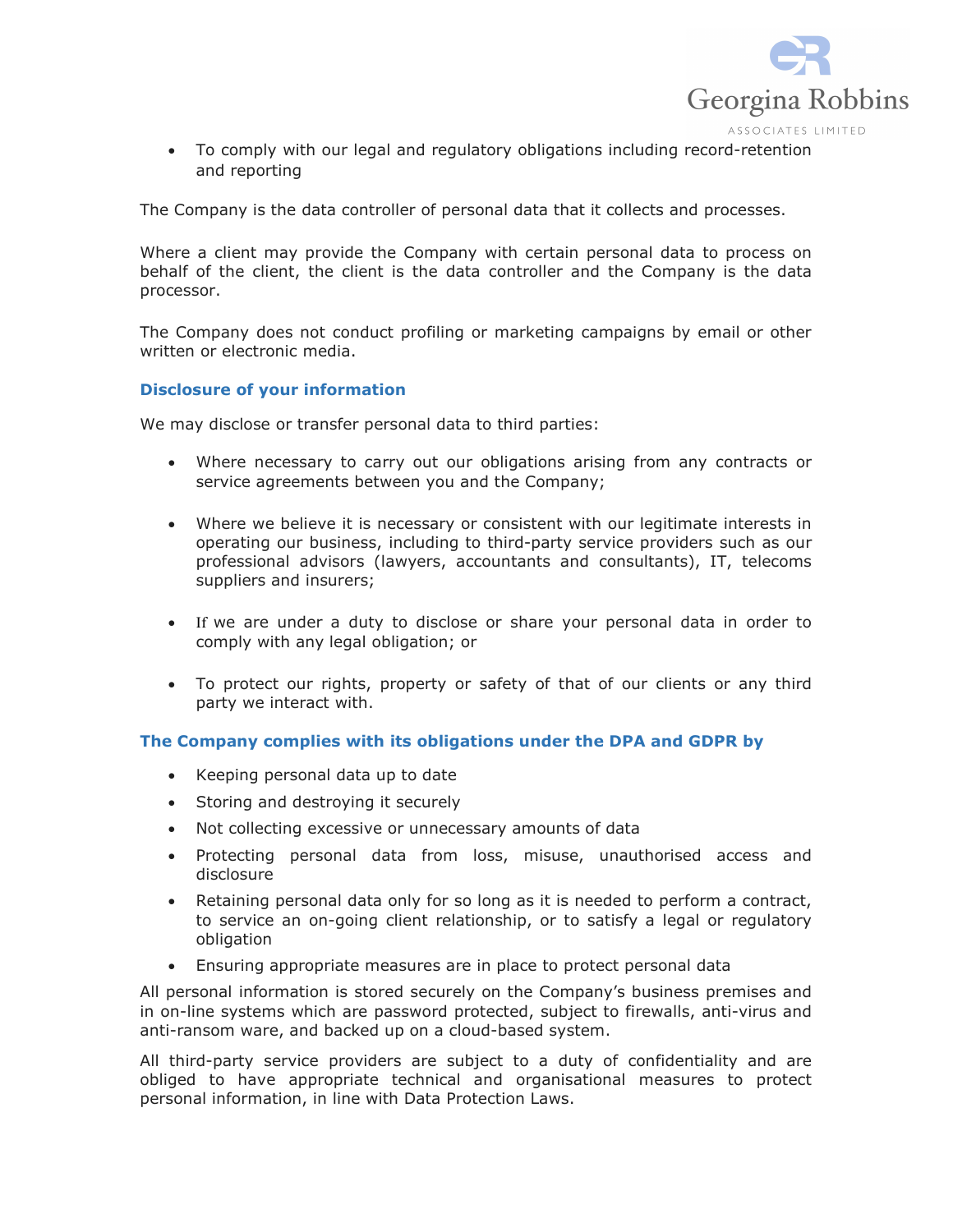

We undertake to use a commercially reasonable selection process by which we evaluate the security, privacy and confidentiality practices of proposed subprocessors that will or may have access to or process Client Personal Data.

We have procedures in place to deal with any suspected data breach. We will notify you and any applicable regulator of a suspected data breach where we are legally required to do so.

Unfortunately, the transmission of information via the internet is not completely secure. Although we will do our best to protect your personal data, we cannot guarantee the security of your data transmitted email; and, any transmission is at your own risk. Once We have received your information, we will use strict procedures and security features to try to prevent unauthorised access.

## Storing your personal data

How long we keep your personal data:

- Your personal information is kept private and stored securely until it is no longer required for the purpose for which it was collected or has no use
- Unless otherwise agreed with you, we may hold personal data for 6 years following termination or expiry of the relevant services, or for as long as is necessary to satisfy applicable legal, accounting or reporting requirements.

Where we store your personal data:

- The Company processes and stores your personal data in the United Kingdom
- We may process and store your personal data using third party service providers. (e.g. Microsoft Office 365, Dropbox) and their processing of your personal data may involve a transfer of data outside the UK/EEA. Third party service providers which process or store personal information for or on behalf of the Company are required to respect the security of personal information and to treat it in accordance with the relevant Data Protection Laws

### Your rights. You can

- Access and obtain a copy of your personal data on request (this includes why we hold the information, who has access to it and where we obtained the information from)
- Ask us to update data, or to change incorrect or incomplete data about you
- Ask us to delete or stop processing your data. We will confirm whether the data has been deleted or processing stopped. We will provide a reason if the data cannot be deleted or if we continue to process it (for example because we need it for regulatory purposes or legitimate interests)